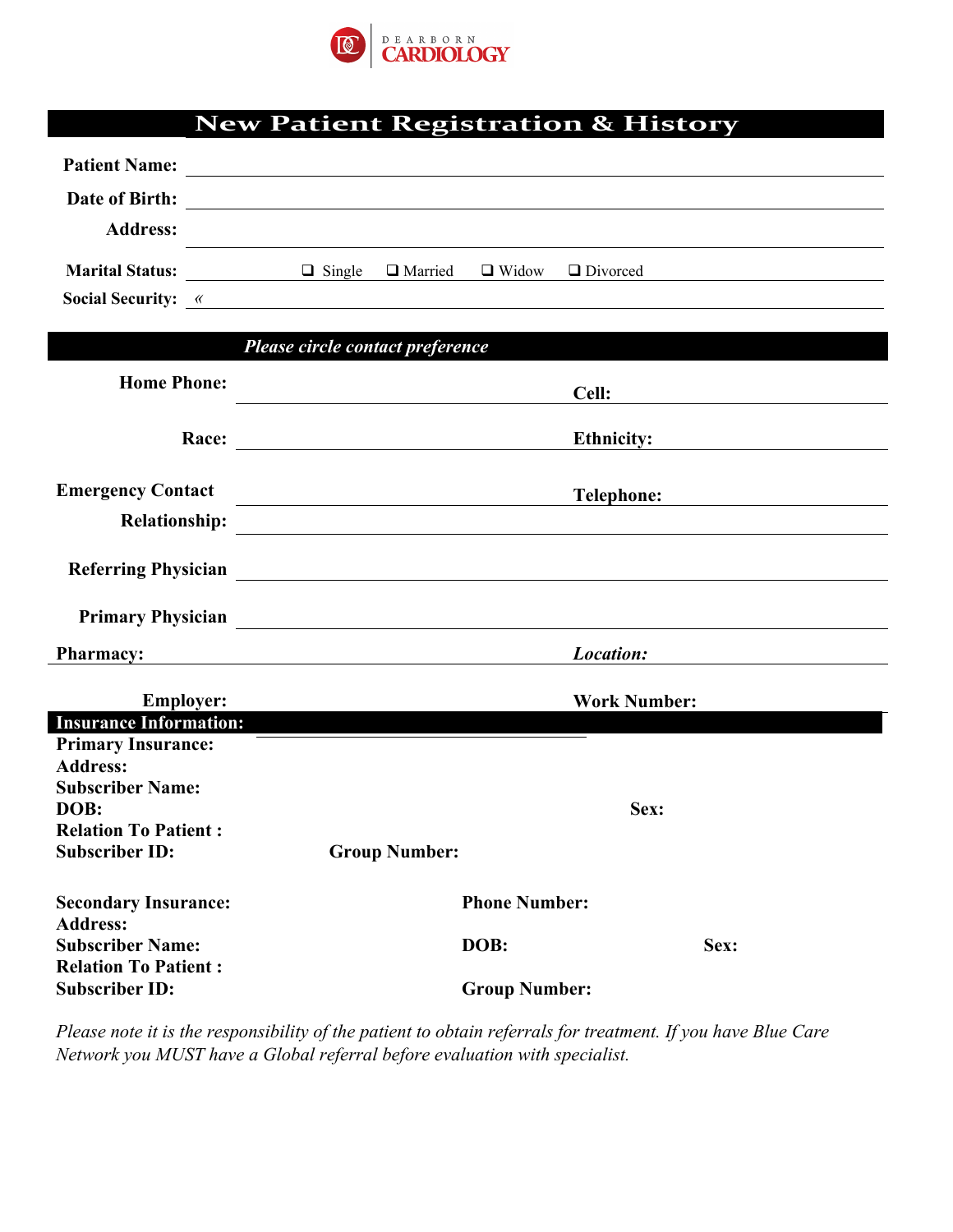## **Financial Policy / Insurance Authorization/Assignment of Benefits**

I request that payment of authorized Medicare/or any third-party benefits be made to or on my behalf to Elias H. Kassab M.D. PC, for any services furnished to me by one of its providers. I authorize any holder of information about me to the Centers for Medicare/Medicaid Services and its agents or any third-party payer any information needed to determine these benefits or the benefits payable for related services

## **The undersigned acknowledges that he/she has received a detailed copy of the financial, insurance authorization and assignment of benefits policy.**

| Signature                                                                                           | <b>Date</b>                                                                                                              |
|-----------------------------------------------------------------------------------------------------|--------------------------------------------------------------------------------------------------------------------------|
|                                                                                                     | <b>HIPAA Consent</b>                                                                                                     |
|                                                                                                     | Please indicate if there is a friend or family member to whom we are allowed to release medical information to:          |
| Name: $\frac{1}{\sqrt{1-\frac{1}{2}}\sqrt{1-\frac{1}{2}}\sqrt{1-\frac{1}{2}}\sqrt{1-\frac{1}{2}}}}$ |                                                                                                                          |
|                                                                                                     |                                                                                                                          |
| information to:                                                                                     | You may also identify a friend or family member to whom we are specifically restricted from releasing medical            |
| Name:                                                                                               |                                                                                                                          |
| <b>Signature</b>                                                                                    | The undersigned acknowledges that he/she has received a detailed copy of the notice of privacy practices.<br><b>Date</b> |
|                                                                                                     | <b>Rx History Consent</b>                                                                                                |
|                                                                                                     | I give permission for my provider to access my pharmacy benefits data electronically through RxHub.                      |
|                                                                                                     | The undersigned acknowledges that he/she has received a detailed copy of Rx history consent.                             |
| <b>Signature</b>                                                                                    | Date                                                                                                                     |
|                                                                                                     | <b>Permission to Communicate my Health Information Electronically</b><br>PLEASE INDICATE YOUR CHOICE                     |
|                                                                                                     | TO PARTICIPATE OR NOT IN THE EXCHANGE AS PROVIDED FOR BELOW.                                                             |
| healthcare through the health information exchange.                                                 | YES, I want to participate to communicate my health information with healthcare professionals involved in my             |

NO, I do not (or no longer) want to participate to communicate my health information with healthcare professionals involved in my healthcare through the health information exchange.

## **The undersigned acknowledges that he/she has received a detailed copy of the health information exchange.**

**\_\_\_\_\_\_\_\_\_\_\_\_\_\_\_\_\_\_\_\_\_\_\_\_\_\_\_\_\_\_\_\_\_\_\_\_\_\_\_ \_\_\_\_\_\_\_\_\_\_\_\_\_\_\_\_\_\_\_\_\_\_\_\_\_\_\_\_\_**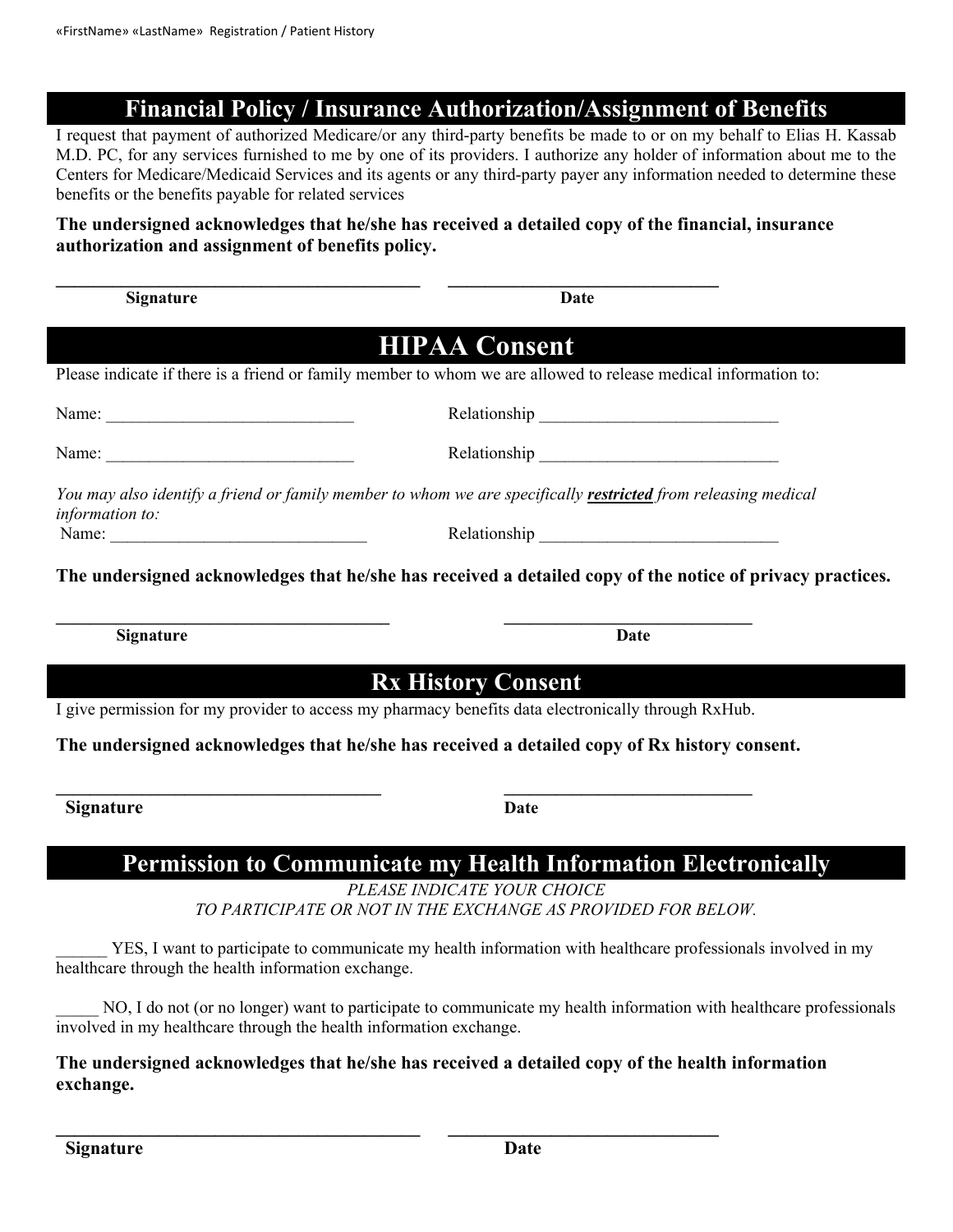| <b>MEDICATION LIST</b><br>*Please complete or provide a paper copy of your own list. |      |                                                                                                                                                                                                                                      |                               |  |  |
|--------------------------------------------------------------------------------------|------|--------------------------------------------------------------------------------------------------------------------------------------------------------------------------------------------------------------------------------------|-------------------------------|--|--|
| <b>Medication Name</b><br>(Include over the counter medication)                      | (mg) | Strength / Dose Number of pills<br>per dose                                                                                                                                                                                          | Number of<br>times<br>Per day |  |  |
| $1.$ $\overline{\phantom{a}}$                                                        |      |                                                                                                                                                                                                                                      |                               |  |  |
| 2. $\overline{\phantom{a}}$                                                          |      |                                                                                                                                                                                                                                      |                               |  |  |
| 3.                                                                                   |      |                                                                                                                                                                                                                                      |                               |  |  |
| 4. $\overline{\phantom{a}}$                                                          |      |                                                                                                                                                                                                                                      |                               |  |  |
| 5.                                                                                   |      |                                                                                                                                                                                                                                      |                               |  |  |
| 6. $\overline{\phantom{a}}$                                                          |      | <u> 1989 - John Harry Barn, mars and de la participation de la participation de la participation de la participation de la participation de la participation de la participation de la participation de la participation de la p</u> |                               |  |  |
|                                                                                      |      |                                                                                                                                                                                                                                      |                               |  |  |
|                                                                                      |      | <u> 1989 - Johann Harry Barn, mars and de Branch and de Branch and de Branch and de Branch and de Branch and de B</u>                                                                                                                |                               |  |  |
|                                                                                      |      | <u> 1990 - Johann John Harry Harry Harry Harry Harry Harry Harry Harry Harry Harry Harry Harry Harry Harry Harry</u>                                                                                                                 |                               |  |  |
|                                                                                      |      |                                                                                                                                                                                                                                      |                               |  |  |
| 10. $\overline{\phantom{a}}$                                                         |      |                                                                                                                                                                                                                                      |                               |  |  |

| <b>Past Medical History</b>  |     |    |  |                                     |     |    |  |
|------------------------------|-----|----|--|-------------------------------------|-----|----|--|
| <b>Diabetes</b>              | Yes | No |  | <b>Mental Illness</b>               | Yes | No |  |
| <b>High Blood Pressure</b>   | Yes | No |  | Dementia (Alzheimer's etc.)         | Yes | No |  |
| <b>Stroke</b>                | Yes | No |  | <b>Seizures</b>                     | Yes | No |  |
| Heart Disease / Heart Attack | Yes | No |  | Cancer                              | Yes | No |  |
| <b>High Cholesterol</b>      | Yes | No |  | Cancer Type<br>$\bullet$            |     |    |  |
| <b>Thyroid Disease</b>       | Yes | No |  | Cardiomyopathy                      | Yes | No |  |
| (PVD) Vascular Disease       | Yes | No |  | <b>CHF Congestive Heart Failure</b> | Yes | No |  |
| <b>Bleeding Disorder</b>     | Yes | No |  | <b>Atrial Fibrillation</b>          | Yes | No |  |
| Emphysema / COPD             | Yes | No |  | Other:                              |     |    |  |
| Liver Disease                | Yes | No |  |                                     |     |    |  |
| <b>Rheumatic Fever</b>       | Yes | No |  |                                     |     |    |  |
| Asthma                       | Yes | No |  |                                     |     |    |  |
| <b>Ulcers</b>                | Yes | No |  |                                     |     |    |  |